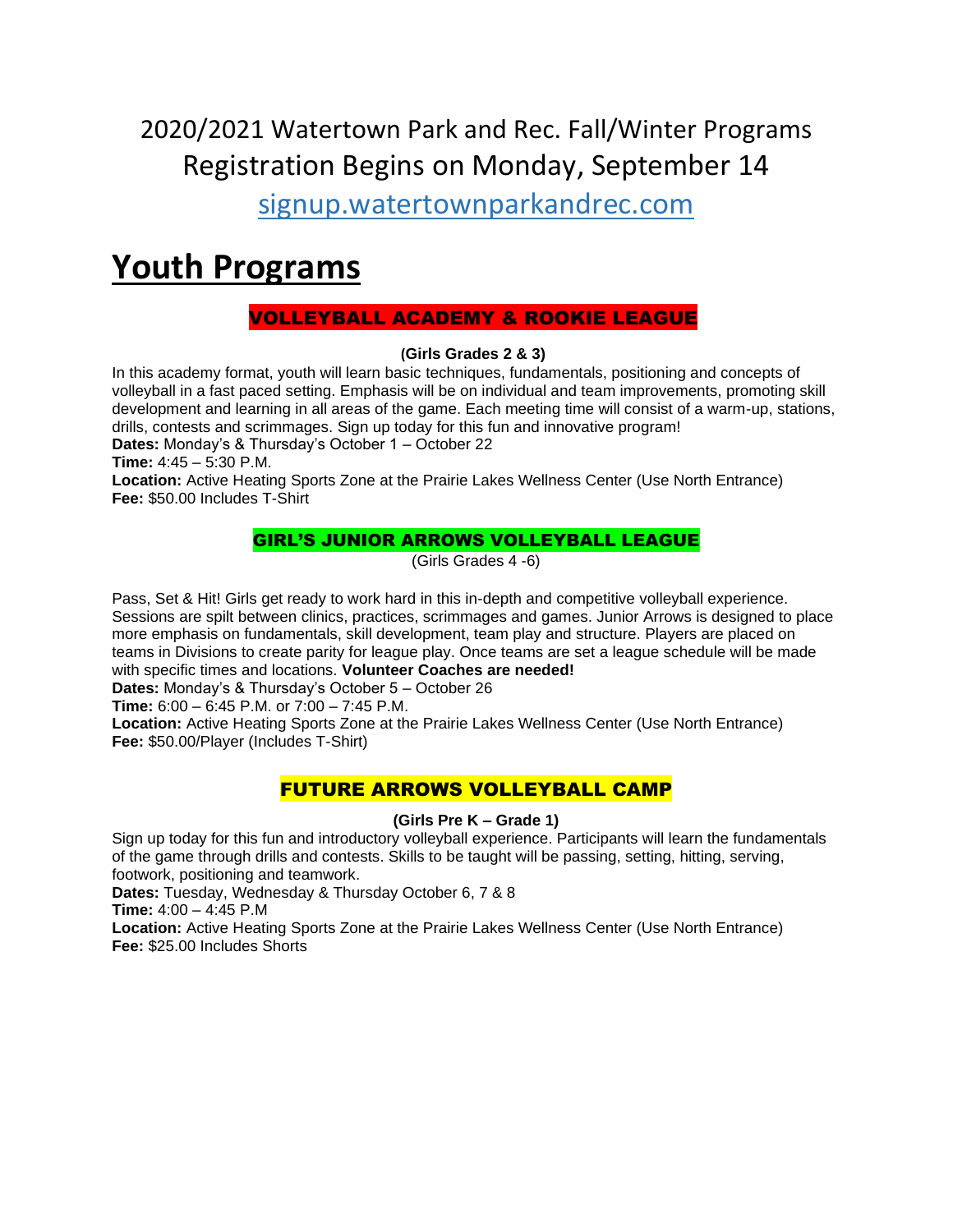#### BASKETBALL MADNESS SKILLS CAMP **(Girls and Boys in Grades 1-6)**

This instructional basketball program will focus on individual skill improvement. Meeting times will key on the fundamentals of the game. We will end with moving with and without the ball along with 3 on 3 concepts through contests and scrimmages. This is a great time to get better individually and become a better teammate!

**Fall Session: Tuesday's October 13, 20 & 27**

Group 1: 4:00 – 4:45 P.M. Grades 4 – 6 / Group 2: 5:00 – 5:45 P.M. Grades 1- 3 **Winter Session: Monday's February 22, March 1 & 8** 

Group 1: 4:00 – 4:45 P.M. 1 -3 / Group 2: 5:00 – 5:45 P.M. Grades 4 - 6 **Location:** Active Heating Sports Zone at the Prairie Lakes Wellness Center (Use North Entrance) **Fee:** \$25.00 / Session

#### BASKETBALL ACADEMY & ROOKIE LEAGUE

#### **(Girls & Boys Grades 2 & 3)**

This academy format will teach fundamentals, positioning and concepts of basketball. Each meeting time will focus on different skill development areas to prepare these basketball players. There will be drills, stations, contests and scrimmages as well!

**Dates:** Monday's & Thursday's October 26– November 16

**Times:** Boys 4:00 – 4:45 P.M. / Girls 5:00 – 5:45 P.M.

**Location:** Active Heating Sports Zone at the Prairie Lakes Wellness Center (Use North Entrance) **Fee:** \$40.00 Includes T-Shirt

### JUNIOR ARROWS BASKETBALL LEAGUE **(GIRLS & BOYS GRADES 4 -6)**

Youth get ready to work hard in this fast break and competitive basketball experience. Sessions are spilt between clinics, practices, scrimmages and games. Junior Arrows is designed to place more emphasis on fundamentals, team play and structure. Players are drafted and placed into Divisions to create parity for league play. Once teams are set a league schedule will be made with specific times and locations. **Volunteer Coaches are needed!** Divisions and Leagues for Grades 4, 5 & 6 for both Boys & Girls.

**Season Dates:** Tuesday's & Thursday's November 3 – November 24 **Time:** 6:00, 7:00 or 8:00 P.M.

**Location:** Active Heating Sports Zone at the Prairie Lakes Wellness Center (Use North Entrance) **Fee:** \$50.00/Player (Includes T-Shirt)

#### FUTURE ARROWS BASKETBALL CAMP

#### **(Girls & Boys Pre K – Grade 1)**

Future Arrows will learn the fundamentals of shooting, footwork, passing, ball handling, rebounding and defense. This is a great opportunity to learn and build skills. Sign up today and let's get these little arrows started right!

**Fall Session:** Tuesday, Wednesday & Thursday, November 17, 18 & 19

**Winter Session:** Mondays, January 25, Feb 1 & 8, 2021

**Time:** 4:45 – 5:30 P.M.

**Location:** Active Heating Sports Zone at the Prairie Lakes Wellness Center (Use North Entrance) **Fee:** \$25.00 / Session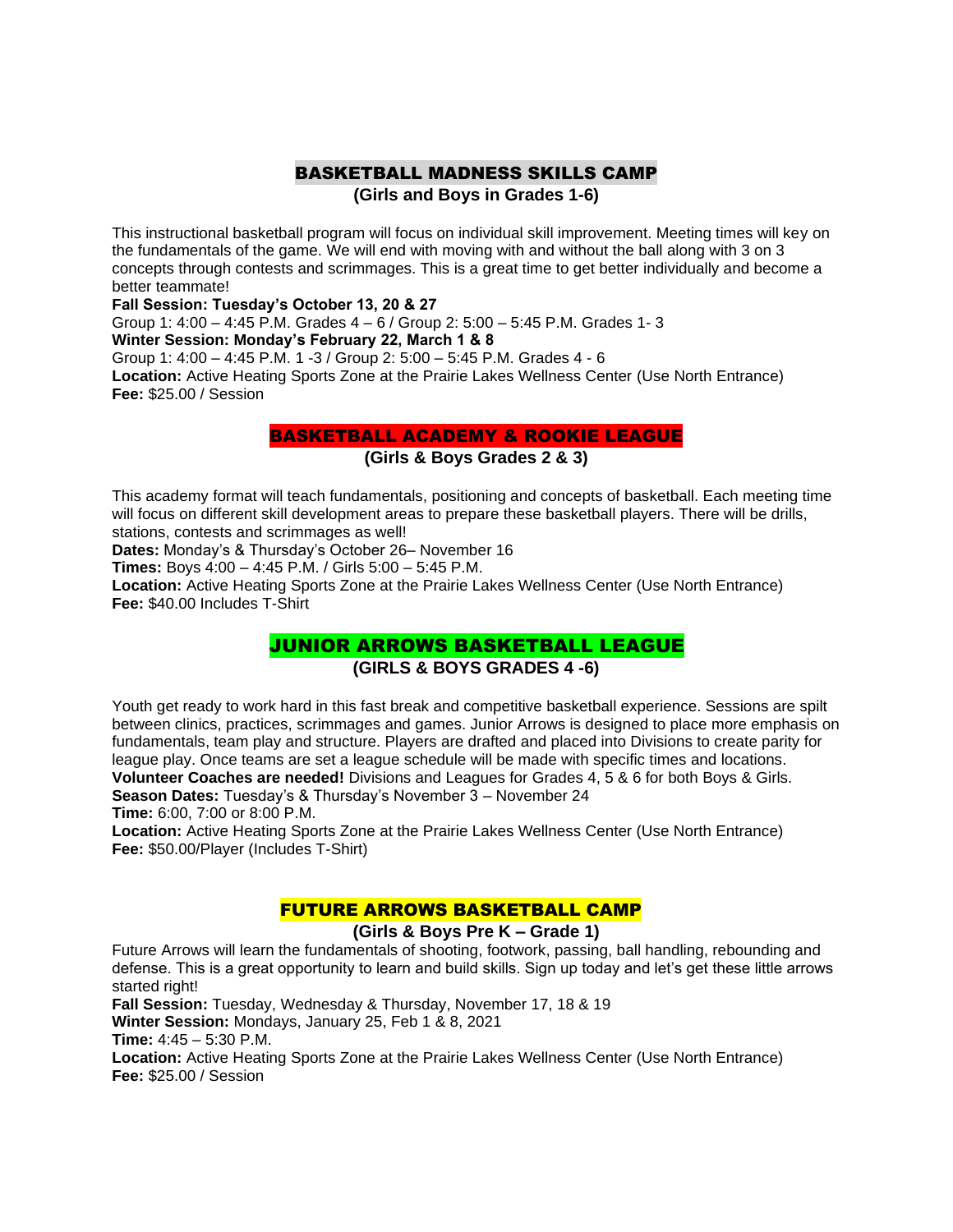## ADVANCED SKILL DEVELOPMENT WORKOUTS (VOLLEYBALL & BASKETBALL) SESSIONS FOR INDIVIDUAL & SMALL GROUPS (2-5 participants)

All ages and grades of youth boys and girls who need some extra time to work on and develop your skills for volleyball or basketball. Call Josh today at (605) 882-6260 to setup a private lesson or workout with one of our sport specific trained coaches. Each session time includes a warm-up, break down drills and personal attention to the skills you need to take your game to the next step. Each workout session is one hour. Individual Fee: \$30.00 per session

Small Group: \$20.00 per participant/per session

#### **ARCHERY (AGES 8 AND UP)**

A five week instructional program for youth ages 8 and above. Equipment is provided. Fundamentals of shooting, along with animal targets. Limited spots available! Dates: Thursdays, November 5 – December 10 (Off November 26) Time: 4:15PM – 5:00 P.M. Fee: \$40.00 Location: City Aud / Multi – Purpose Room

# **ICE ARENA**

## INITIATION HOCKEY

Initiation Hockey is an opportunity for youth born Jan. 1, 2010 and Dec. 31, 2015 to learn to skate, or improve their skating in an environment focused on games fit to the players' sizes. The games are not regulation hockey games but involve the standard equipment and ice surface. The purpose of the program is to create an environment of play to foster the development of skills necessary to acquire the life-time skill of skating. The program is designed to accommodate the variety of ages, and skill levels from brand new skaters to kids that have actually played hockey. Players will be grouped based up on skill, ability and size to create a situation that allows all to succeed, and to improve through the session. Following the end of Initiation Hockey, continuation through the Watertown Hockey Association is available.

**Dates: October 19 – November 24**

**Times: To be assigned between 5:15 p.m.-7:30 p.m. Mondays, Tuesdays & Thursdays And some Saturdays between 1:00 p.m.-3:00 p.m.**

**Registration: Online at signup.watertownparkandrec.com**

**\*Limited spots available!**

**Fee: \$50 Program Fee**

**\$30 Equipment Rental (optional if needed)**

**\$15 Skate Rental (optional if needed)**

**Equipment check out date Thursday, October 8 from 6:00 p.m. – 7:30 p.m. at the Fieldhouse Please bring a \$50.00 deposit check made out to Park and Rec. the night of checkout if renting equipment.**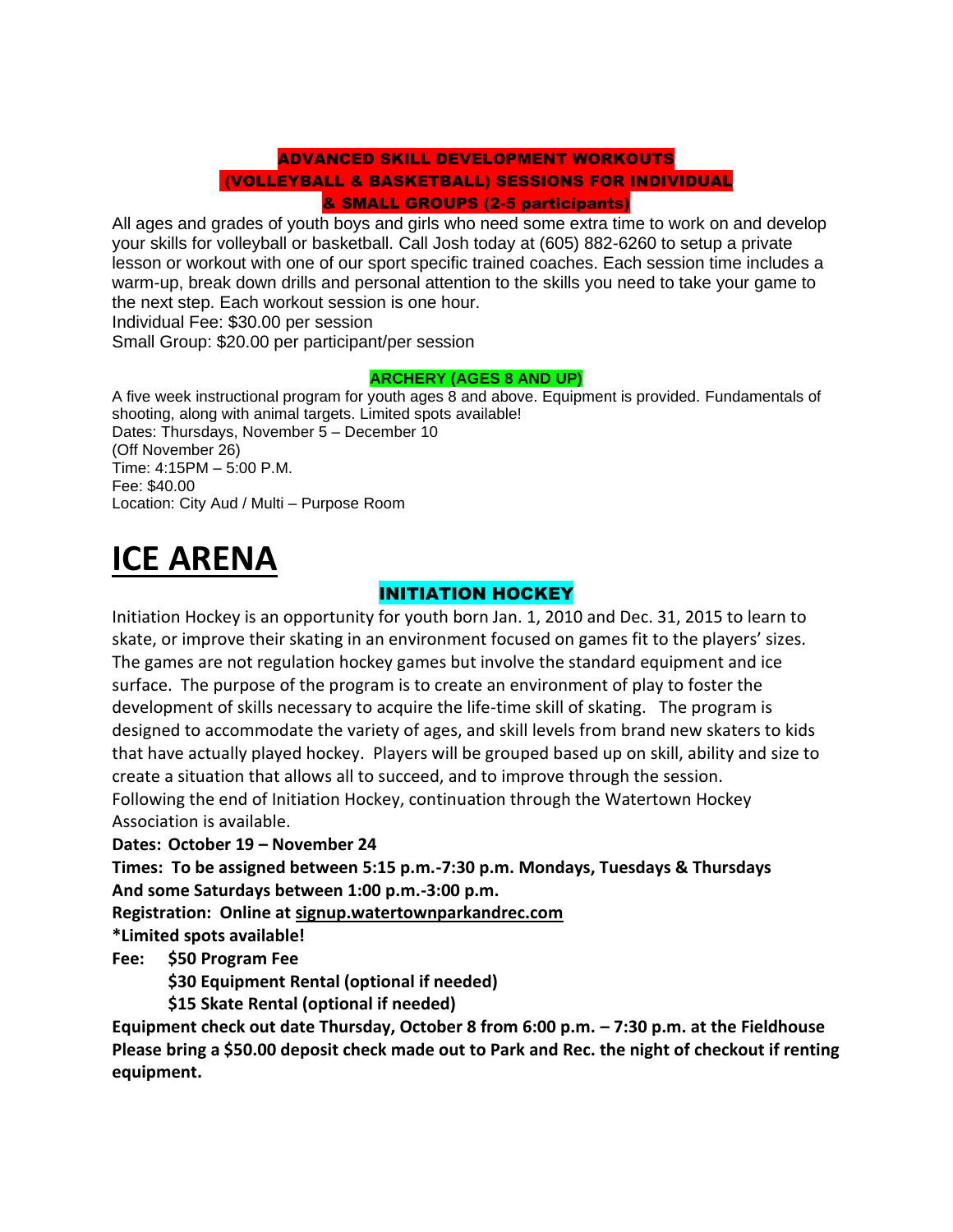## Pucks and Ponytails

Pucks and Ponytails is for girls ages 5 to 10 years old with the desire to give hockey a shot. Participants will learn basic techniques and fundamentals of hockey along with the lifelong skill of skating. Meeting times will consist of warm ups, stations, drills, skating and a ton of fun! All equipment including skates will be provided for participants!

**Who: Girls born 2010-2015**

**Dates: Tuesdays and Thursdays October 27-November 5 5:00 p.m.-6:00 p.m. at the Park and Rec. Fieldhouse**

**Plus at the Ice Arena on Saturday, October 31 and November 7 from 3:30 p.m.-4:30 p.m. Fee: \$30.00**

## Open Skate at the Ice Arena

The Ice Arena located at 112 21st. ST. has two options for Open Skates starting late October through early March. Two different nights and two different sessions each night.

**Wednesdays 7-8 p.m. for Little Skate and 8-9pm for Big Skate**

**Sundays 7-8 p.m. for Little Skate and 8-9pm for Big Skate**

| <b>Admission prices</b> | <b>Daily</b> | <b>Season</b> |
|-------------------------|--------------|---------------|
| Family                  | \$10.00      | \$80.00       |
| <b>Individual</b>       | \$4.00       | \$35.00       |
| Skate Rental \$4.00     |              |               |

Family consists of immediate mother, father, daughter, son combinations.

Little Skate:  $6<sup>th</sup>$  grade and younger, parents welcome.

Big Skate:  $7<sup>th</sup>$  grade and older, parents welcome.

#### **Adult Hockey**

Adults who wish to participate may participate in a recreational pick-up league.

**Fee: Drop in, \$5.00 per night**

**Season Pass: \$30.00 for whole season**

**Sunday evenings starting November 1 from 9:15 p.m.-10:30 p.m.**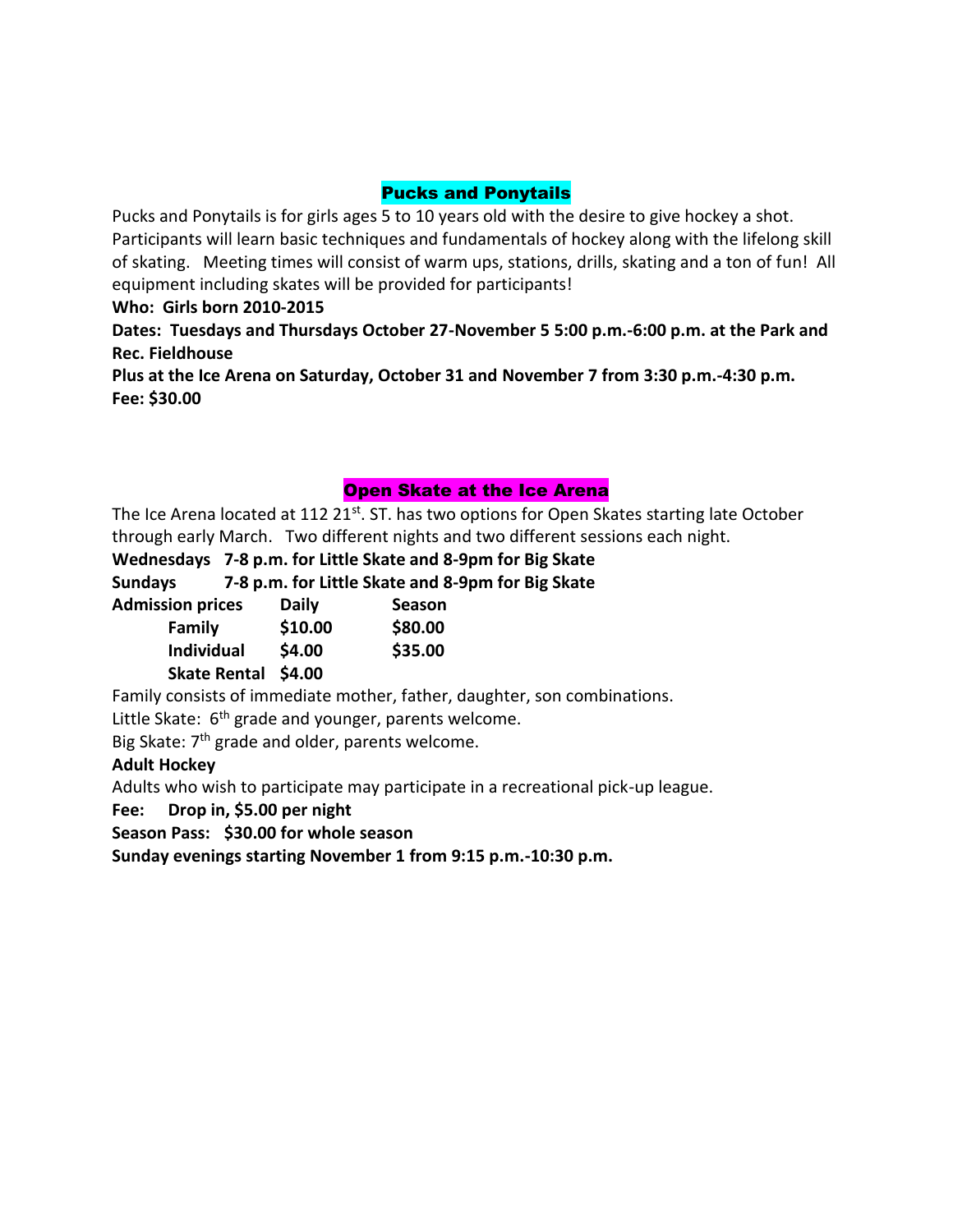# **ADULT PROGRAMS**

## MIXED PICKLEBALL LEAGUE

Pickleball is a hot commodity at the Prairie Lakes Wellness Center, and our leagues continue to grow every year! Join this mixed league on Wednesday nights and have some fun! 2 divisions to choose from in this Fall league (A & B).

**Location:** Prairie Lakes Wellness Center

## **Two divisions of play: A & B**

**Dates:** Wednesdays, September 23 - November 11 **Fee:** \$60.00 per team **Registration Deadline:** Thursday, September 17

## ADULT INDOOR SOCCER LEAGUE

Stuck inside and getting the itch to play soccer? Come to the Fieldhouse on Friday night's to join in on the fun! This league will be a self-refereed drop-in league, so come ready to play! Ages 18 & over are encouraged to come. No cleats are allowed on turf. **Location:** Fieldhouse **Dates:** Fridays, October 2 - March 26 (No League on Dec 25, Jan 1, Feb 5 & Feb 12) **Time:** 7:00PM-9:00PM **Fee:** \$5 per participant per night

## WOMEN'S VOLLEYBALL LEAGUE

**Two divisions of Play:** Competitive and Recreational **Location:** Active Heating Sports Zone at the Prairie Lakes Wellness Center (Use North Entrance) **Dates:** Sundays, October 4 – November 22 Game times are between 3:00 – 6:00PM **Fee:** \$150.00 per team **Registration Deadline:** Thursday, October 1

## CORNHOLE LEAGUE

Cornhole League is back for the 4th year!! Anyone that is able to toss a bean bag is able to register for this fun game! **Location:** Prairie Lakes Wellness Center Member Gym **Dates:** Mondays, October 26 – November 30: 6:00PM - 8:00PM **Fee:** \$50.00 per team **Registration Deadline:** Wednesday, October 21

VETERAN'S DAY PICKLEBALL TOURNAMENT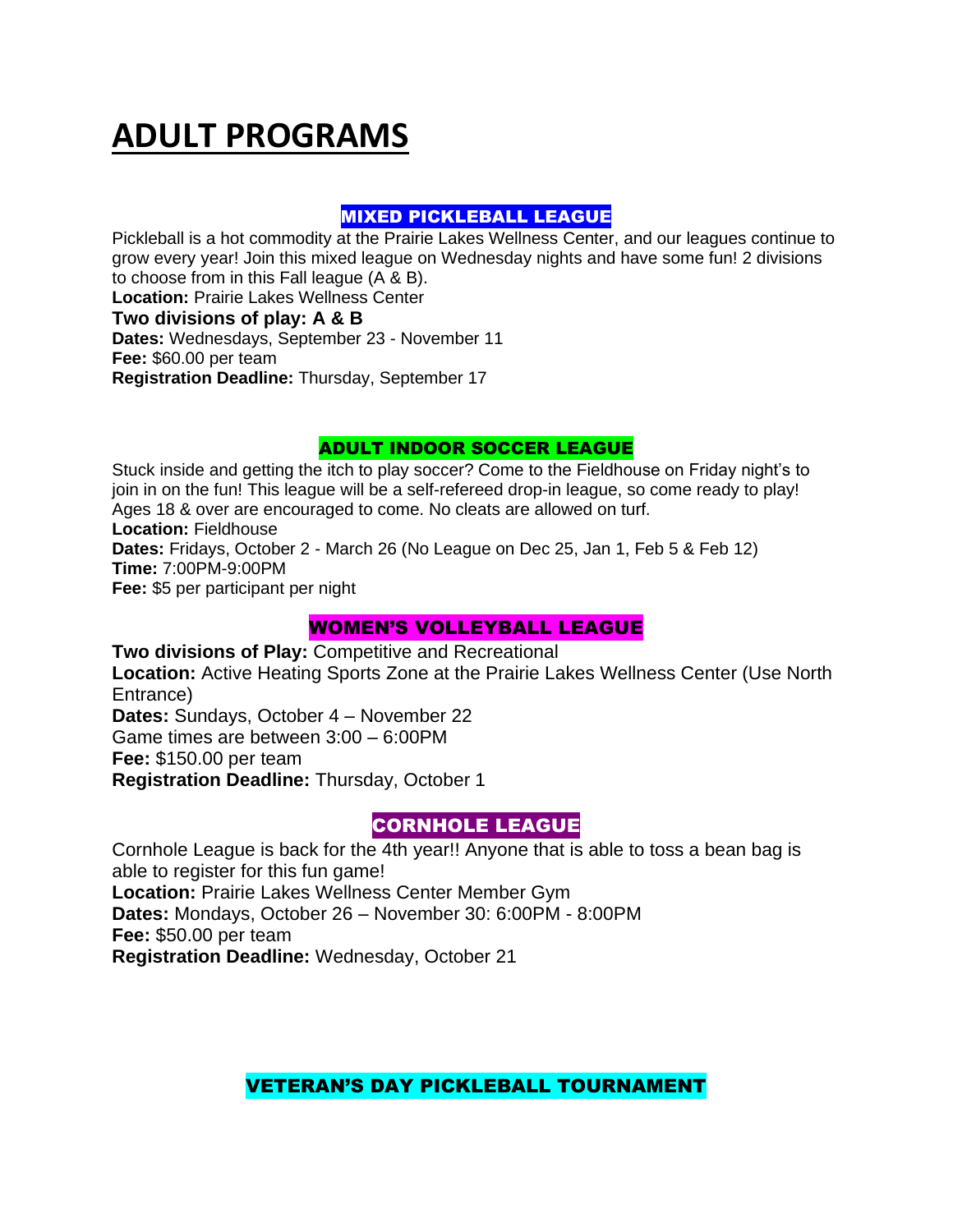Veteran's Day Pickleball Tournament is back for another year inside the Active Heating Sports Zone at the Prairie Lakes Wellness Center. Matches will be determined on number of teams signed up per division (Pool Play, Round Robin, and Bracket Play). 3 matches are guaranteed in this self-refereed tournament.

**Dates:** Saturday, November 14

**Location:** Active Heating Sports Zone at the Prairie Lakes Wellness Center (Use North Entrance) Fee: \$25.00 for 1<sup>st</sup> event, \$10 for additional event

**Registration Deadline:** Monday, November 9

\*Awards will be given for 1st, 2nd and 3rd place

## ADULT CITY LEAGUE BASKETBALL

3 divisions of play:

#### Women's League (Monday nights)

Men's Recreational League (Monday nights)

#### Men's Competitive League (Wednesday nights)

**Start Date:** November 30, 2020 (Off Dec 28, 30)

12 Week League, Includes Tournament

**Location:** Active Heating Sports Zone at the Prairie Lakes Wellness Center (Use North Entrance) **Fee:** \$600.00

**Registration Deadline:** Monday, November 23

**Captain's Meeting:** Monday, November 23, 6:30PM at the Park and Rec Fieldhouse

## CORNHOLE TOURNAMENT

Get out and toss around some bean bags at our first ever *Cornhole tournament held inside the Park and Rec Fieldhouse! Format to be determined on number of signups.*  **Date:** Saturday, December 5

**Location:** Watertown Park and Rec Fieldhouse (1900 West Kemp Ave.)

**Fee:** \$60.00 per team

**Registration Deadline:** Tuesday, December 1

## CO-ED VOLLEYBALL LEAGUE

**Three Divisions:** Competitive, Intermediate & Recreation **Dates:** Sundays, January 3 – February 28, 2021 (Off Feb 7) Eight Week League Includes Tournament **Location:** Active Heating Sports Zone at the Prairie Lakes Wellness Center **Fee:** \$150.00 per team

**Registration Deadline:** Tuesday, December 29

## DODGEBALL LEAGUE

Anyone who can dodge a ball! You may have as many people on roster as you want, but only six on the court to start a game. Official National Dodgeball league rules will apply.

**Location:** Prairie Lakes Wellness Center **Dates:** Tuesdays, January 12 – March 2: 6:00PM - 9:00PM **Fee:** \$100.00 per team **Registration Deadline:** Wednesday, January 6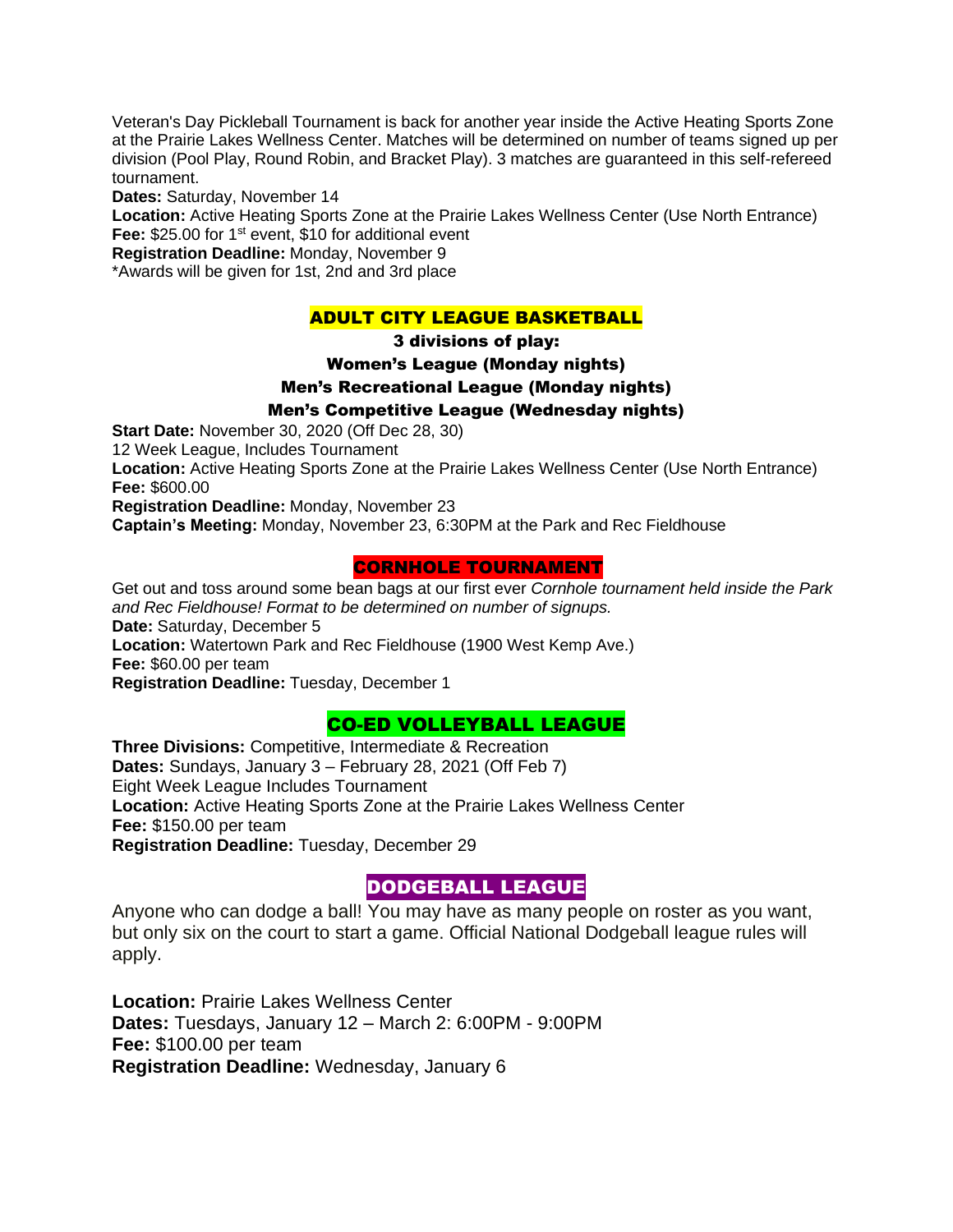## MEN'S/WOMEN'S PICKLEBALL LEAGUE

Get out of the cold for the hottest game at the Prairie Lakes Wellness Center! This league is open to men and women of all skill levels. Two different divisions will be played (A & B) in this self-refereed league.

**Location:** Prairie Lakes Wellness Center

**Two divisions of play: A & B**

**Dates:** Thursdays, January 21 - March 11

**Fee:** \$60.00 per team

**Registration Deadline:** Thursday, January 14

## ADULT CITY LEAGUE BASKETBALL TOURNAMENT

March Madness at Prairie Lakes Wellness Center is here! There will be 2 Men's divisions and 2 Women's divisions. Tournament format to be set after registration deadline. Please call 882-6260 for any questions.

**Date:** Saturday, March 13

**Location:** Active Heating Sports Zone at the Prairie Lakes Wellness Center (Use North Entrance)

**Fee:** \$200.00

**Registration Deadline:** Tuesday, March 9

## WIFFLEBALL SPRING LEAGUE

Summer will be here in no time and that means softball! Get ahead of the game and play in our spring Wiffleball league! This 8 week league will be held back at its original location, the City Auditorium! Get your team together and sign up today! **Location:** City Auditorium

**Two divisions of Play:** Coed and Competitive **Dates:** Tuesdays, March 16 – May 4 **Fee:** \$200.00 per team **Registration Deadline:** Thursday, March 11

**The Prairie Lakes Wellness Center offer 3 Non-Officiated Volleyball Leagues yearly.**

## CO-ED VOLLEYBALL LEAGUE

**Three Divisions:** Competitive and Recreational **Dates:** Wednesdays, September 23, 2020 – 8 week plus tournament **Location:** Active Heating Sports Zone at the Prairie Lakes Wellness Center **Fee:** \$35/PLWC member and \$40/non-member per person **Registration**: Contact Jodi Hemiller at 605-882-6250

## OPEN VOLLEYBALL LEAGUE

**Three Divisions:** Competitive and Recreational **Dates:** Wednesdays, January 13, 2021 – 6 weeks plus tournament **Location:** Active Heating Sports Zone at the Prairie Lakes Wellness Center **Fee:** \$35/PLWC member and \$40/non-member per person **Registration:** Contact Jodi Hemiller at 605-882-6250